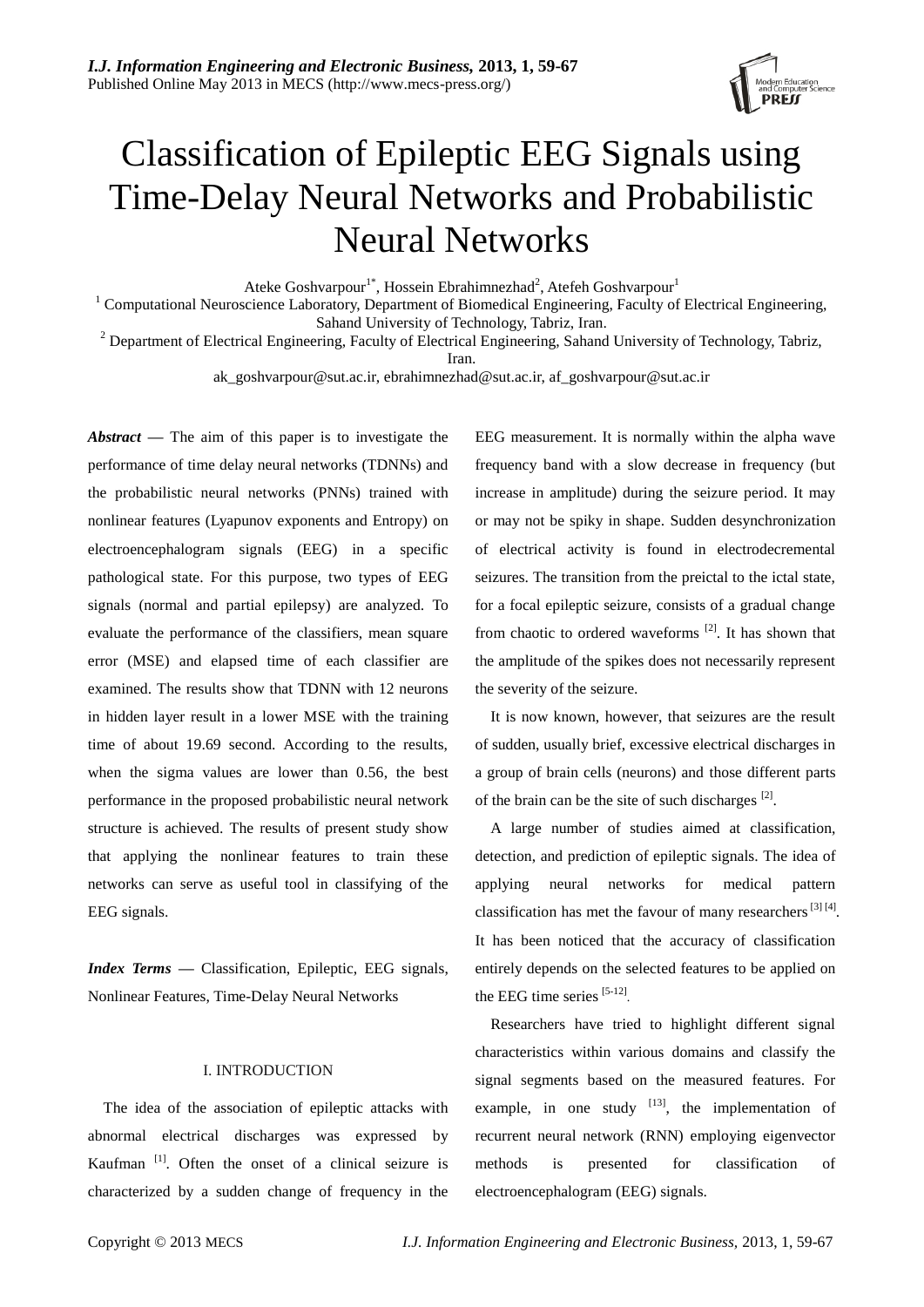Since the dynamics of the brain system are chaotic, nonlinear methods have been applied to the analysis of EEG signals  $^{[14]}$   $^{[15]}$ . Nigam and Graupe  $^{[7]}$ , described a method for automated detection of epileptic seizures from EEG signals using a multistage nonlinear pre-processing filter in combination with a diagnostic ANN. Kannathal et al. <sup>[5]</sup>, have shown the importance of various entropies for detection of epilepsy. Ocak [16] introduced detection of the epileptic seizures using discrete wavelet transform and approximation entropy. Ubeyli and Guleri [12], evaluate the classification capabilities of the Elman RNNs, combined with Lyapunov exponents, on the epileptic EEG signals.

In the present article, the performance of time delay neural network (TDNN) and probabilistic neural networks (PNN) on electroencephalogram signals in normal subjects and epileptic patients are investigated by using Lyapunov exponents and entropy.

The outline of this study is as follows. In the next section, the set of EEG signals used in this study is briefly described. Then, the proposed algorithm is presented in order to classify epileptic and normal EEG waveforms. In this algorithm, Lyapunov exponents and Entropy are extracted from EEG signals and are input into the TDNN and PNN. Finally, the results of the present study are shown and the paper is concluded. Fig. 1 demonstrates the framework of the proposed method. These steps are discussed in more detail in the following sections.



Figure1.The flow chart of the proposed algorithm

# II. METHODS

# *2.1 Data selection*

Five sets (denoted A–E) each containing 100 single channel EEG segments of 23.6-sec duration, were collected by Andrzejak et. al.  $[17]$   $[18]$ . These segments were selected and cut out from continuous multichannel EEG recordings after visual inspection for artifacts, e.g., due to muscle activity or eye movements.

Sets A and B consisted of segments taken from surface EEG recordings that were carried out on healthy volunteers using a standardized electrode placement. Volunteers were relaxed in an awake state with eyes open (A) and eyes closed (B), respectively. Sets C, D, and E originated from EEG archive of presurgical diagnosis<sup>[17]</sup> [18] .

Segments in set D were recorded from within the epileptogenic zone, and those in set C from the hippocampal formation of the opposite hemisphere of the brain. While sets C and D contained only activity measured during seizure free intervals, set E only contained seizure activity. Here segments were selected from all recording sites exhibiting ictal activity.

All EEG signals were recorded with the same 128 channel amplifier system, using an average common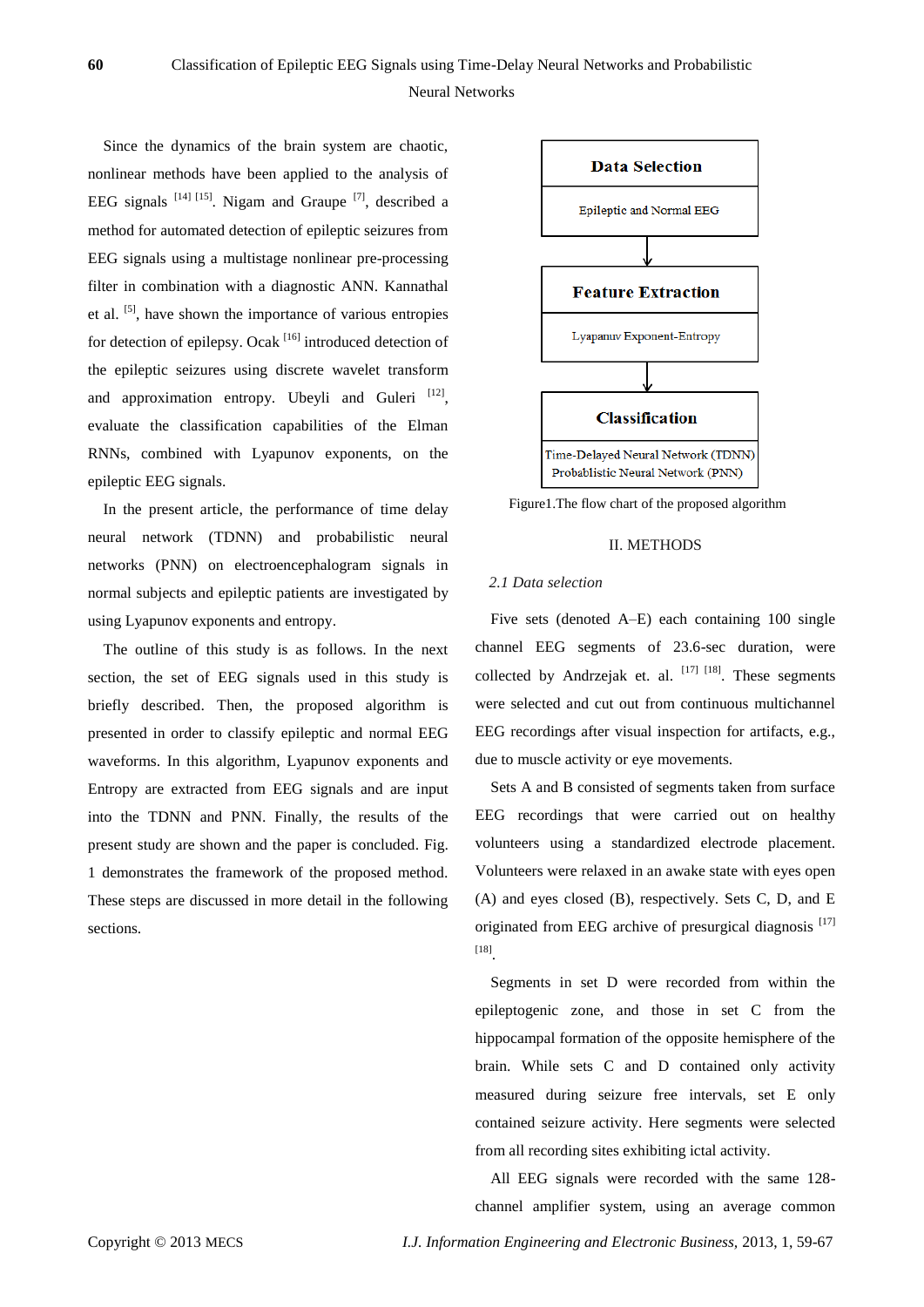# Neural Networks

reference [omitting electrodes containing pathological activity (C, D, and E) or strong eye movement artifacts (A and B)]. After 12 bit analog-to-digital conversion, the data were written continuously onto the disk of a data acquisition computer system at a sampling rate of 173.61 Hz. Band-pass filter settings were 0.53–40 Hz (12 dB/oct) [17] [18] .

In this study, EEG signals from sets A and E were used in order to classify normal EEG and seizure activity. These two types of signals are shown in Fig. 2.



Figure2. Electroencephalographic signals. (top) Healthy volunteer with open eyes. (bottom) Epileptic patients during seizure activity.

# *2.2 Feature extraction*

#### *2.2.1 Lyapunov exponents*

Consider two (usually the nearest) neighboring points in phase space at time 0 and at a time t, distances of the points in the *i*th direction being  $\|\delta x_i(0)\|$  and  $\|\delta x_i(t)\|$ , respectively. The Lyapunov exponent is then defined by the average growth rate  $\lambda_i$  of the initial distance

$$
\frac{\|\delta x_i(t)\|}{\|\delta x_i(0)\|} = 2^{\lambda_i t} \quad (t \to \infty)
$$
\n
$$
\lambda_i = \lim_{t \to \infty} \frac{1}{t} \log_2 \frac{\|\delta x_i(t)\|}{\|\delta x_i(0)\|}
$$
\n(1)

An exponential divergence of initially nearby trajectories in phase space coupled with folding of trajectories, ensures that the solutions will remain finite, and is the general mechanism for generating deterministic randomness and unpredictability. Therefore, the existence of a positive  $\lambda$  for almost all initial conditions in a bounded dynamical system is widely used. To discriminate between chaotic dynamics and periodic signals Lyapunov exponent  $(\lambda)$  is often used. It is a measure of the rate in which the trajectories separate one from other. The trajectories of chaotic signals in phase space follow typical patterns. Closely spaced trajectories converge and diverge exponentially, relative to each other. For dynamical systems, sensitivity to initial conditions is quantified by the Lyapunov exponent  $(\lambda)$ . They characterize the average rate of divergence of these neighboring trajectories. A negative exponent implies that the orbits approach a common fixed point. A zero exponent means the orbits maintain their relative positions; they are on a stable attractor. Finally, a positive exponent implies the orbits are on a chaotic attractor  $[19]$ [20] .

The reason why chaotic systems, such as brain, show aperiodic dynamics is that phase space trajectories that have nearly identical initial states will separate from each other at an exponentially increasing rate captured by the so-called Lyapunov exponent.

#### *2.2.2 Entropy*

There are a number of concepts and analytical techniques directed to quantifying the irregularity of stochastic signals. One such concept is Entropy. Entropy, when is considered as a physical concept, is proportional to the logarithm of the number of microstates available to a thermodynamic system, and is thus related to the amount of *disorder* in the system. For information theory, Entropy is first defined by Shannon and Weaver in 1949  $[21]$ . In this context, Entropy describes the irregularity, unpredictability, or complexity characteristics of a signal.

Shannon  $[22]$  developed a measure to quantity the degree of uncertainty of a probability distribution. Denoting *ShEn* as Shannon's Entropy measure, its formal expression in the case of discrete probability distributions is

$$
ShEn = \sum_{i} p_i \log p_i \tag{2}
$$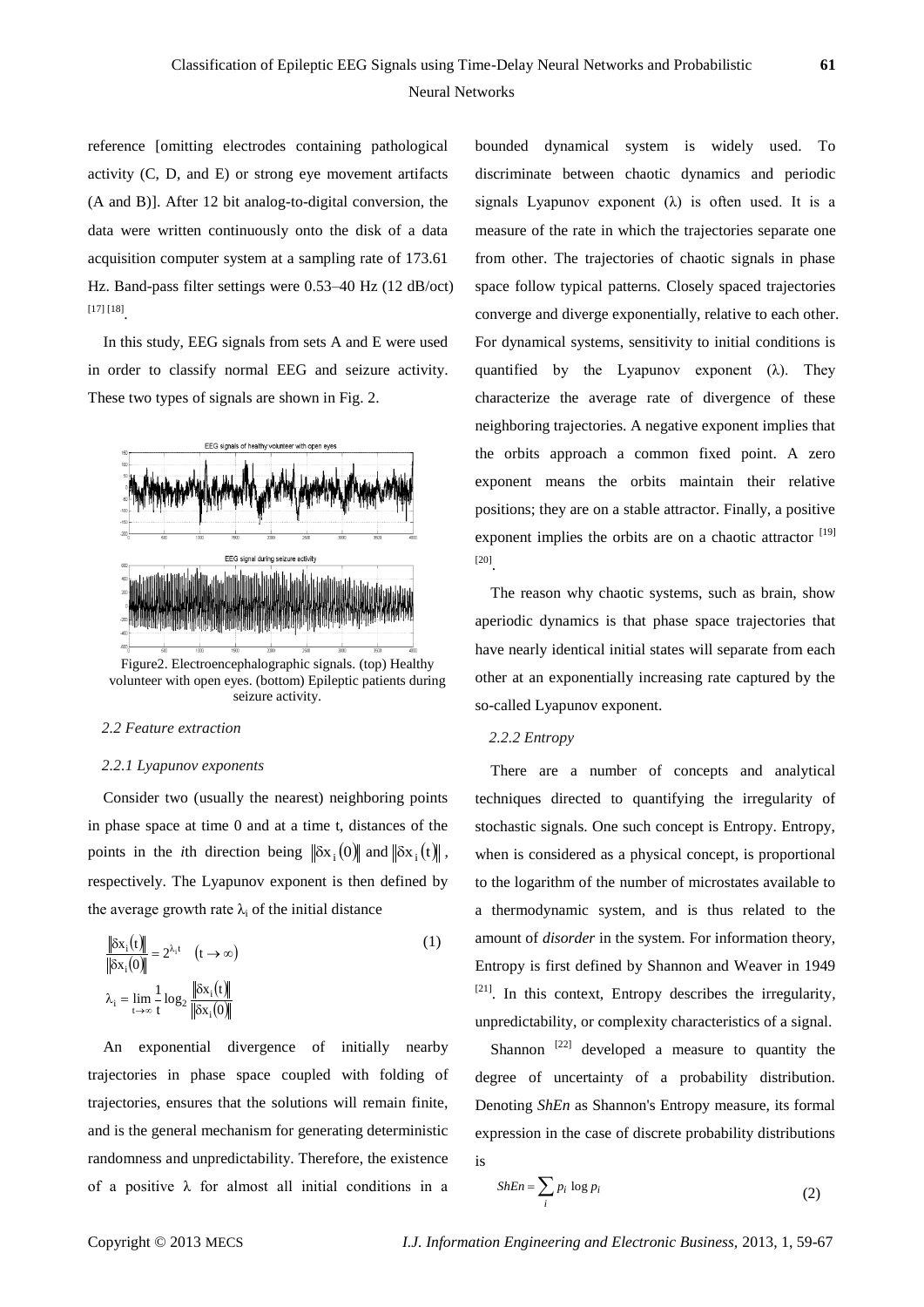where  $p^T = [p_1, ..., p_N]$  is a probability distribution (superscript *T* represents vector/matrix transposition).

#### *2.3 Classification*

In order to compare the performance of the different classifiers, the TDNN and PNN are implemented for the same classification problem.

PNN is simpler than TDNN to implement  $^{[23]}$ . All its connections are in the forward direction  $[24]$ . No derivatives are calculated. The training stage is accomplished in only one forward pass. Therefore it is faster in training. In addition, in probabilistic neural network the weights between the input and pattern layers are calculated directly from the training samples. Therefore, the training time of the network is generally a few seconds.

The TDNN training consists of an iterative process where each cycle consist of one or more forward propagations through the network, and one backpropagation to obtain derivatives of the cost function with respect to the network weights. In this network, the training is an iterative process. The number of iterations varies from tens to several thousands. Every iteration includes one backpropagation and one or more forward propagations for the line minimization required by the conjugate gradient algorithm  $^{[23]}$ . When training in the batch mode, it is required to repeat the above iterations for all the training patterns in every cycle. In this network, the training speed depends on the number of training patterns and on the network's size.

# *2.3.1 Time delay neural networks (TDNN)*

TDNN typically has three layers: an input layer, a hidden layer, and an output layer. A TDNN embeds time delays on the inputs in a parallel fashion  $[25]$ .

TDNNs rely mainly on special kind of memory known as tap delay line where the most recent inputs are buffered at different time steps. Such delay lines between hidden and output layers are necessary to supply the network with additional memory. In other words, by using delay lines the inputs arrive hidden layers at different points in time, so they stored long enough to support subsequent inputs.

A typical tap delay line is illustrated in Fig. 3. The response of this kind of networks in time t is based on the inputs in times  $(t-1)$ ,  $(t-2)$ , ...,  $(t-D)$ . A mapping performed by the TDNN produces a y (t) output at time t as:

$$
y(t) = f(x(t), x(t-1), \dots, x(t-d))
$$
\n(3)

where  $x(t)$  is the input at time t and D is the maximum adopted time-delay. TDNN is well suited in the applications of time series classification.

Although all the connections in the TDNN are feedforward  $^{[24]}$ , which is similar to multilayer perceptron (MLP), the inputs to any unit in the network have the output of the previous stage. The activation of the unit *f* at any time step is calculated as follows:

$$
y_i^t = f\left(\sum_{j=1}^{i-1} \sum_{k=0}^d y_i^{t-k} \cdot \omega_{ijk}\right)
$$
 (4)

where  $y_i^t$  is the output of node i at time t and  $\omega_{ijk}$  is the weight to the node i from the output of node j at time t-k [26] .



Figure3. Tapped delay line memory model.

*Focused Time Delay Neural Networks*

Focused Time Delay Network is a MLP with a tapped delay line (also called memory layer) as input layer. A typical diagram of focused time delay neural network is illustrated in Fig. 4. This network belongs to a class of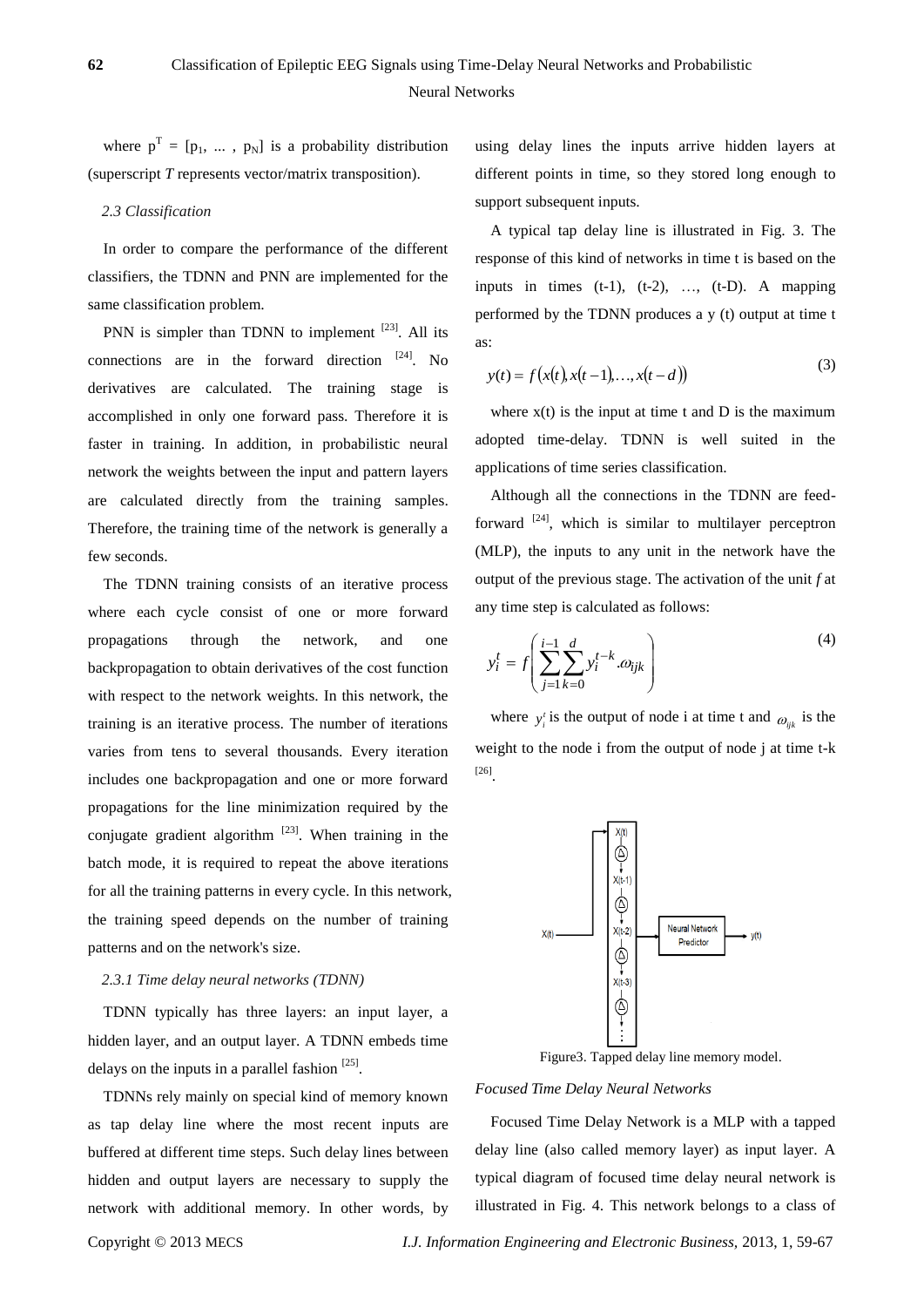Neural Networks

dynamic networks. Delay time line is used to store the historical samples of the inputs. The number of historical samples determines the size of the memory layer to express the features of the input in time. The memory is always at the input of multilayer feed-forward networks; hence the name focused comes.

Training in focused time delay network is much faster than other dynamical network for two reasons: firstly, as mentioned before, tapped delay appears only at the input layer and secondly, the loop does not contain feedback connections or adjustable parameters. For that reasons, no dynamic back propagation are needed to compute the network gradient. It can still be trained with static back propagation<sup>[27][28]</sup>.

A TDNN can be used for either function estimation or function prediction in addition to classification or classification prediction<sup>[25]</sup>.

# *2.3.2 Probablistic Neural Networks Classifier*

A probabilistic neural network is also good for classification problems  $[29]$ . When an input is feed into the classifier, the first layer will be able to compute the distance between the input vector and the training input vectors, and produce a vector whose elements show the closeness between the input data points and the training vector points [30].

The second layer will sum up "contributions for each class of inputs to produce as its net output a vector of probabilities." As the last step, a transfer function called "compete" will pick the maximum of the probabilities on the second layer, and it will also provide a one for that class and a zero for the other



classes [30]. The probabilistic neural network architecture is shown in Fig. 5.

The training process of a PNN is essentially the act of determining the value of the smoothing parameter, sigma. An optimum sigma is derived by trial and error.

Like the other neural networks, the usage of this network has some advantages and disadvantages. Probabilistic neural networks (PNN) can be used for



Figure5.Probabilistic Neural Network architecture<sup>[31]</sup>.

classification problems. Their design is straight-forward and does not depend on training. A PNN is guaranteed to converge to a Bayesian classifier providing it is given enough training data. These networks generalize well.

The PNN have many advantages, but it suffers from one major disadvantage. They are slower to operate because they use more computation than other kinds of networks to do their function approximation or classification.

#### III. EXPRIMENTAL RESULTS

The values of the maximum Lyapunov exponents are given in Fig. 6. According to the results, all the Lyapunov exponents are positive, which confirm the chaotic nature of the EEG signals in both groups. Fig. 7 depicts the Entropy values of EEG signals in normal and epileptic subjects.

In the next stage, Lyapunov exponents and Entropy are used as inputs of the TDNN and PNN classifiers. In order to classify EEG signals with TDNN, different network architectures are tested. The number of output is 2 with target outputs of normal and partial epilepsy.

Figure4. Focused time delay neural network with two layers.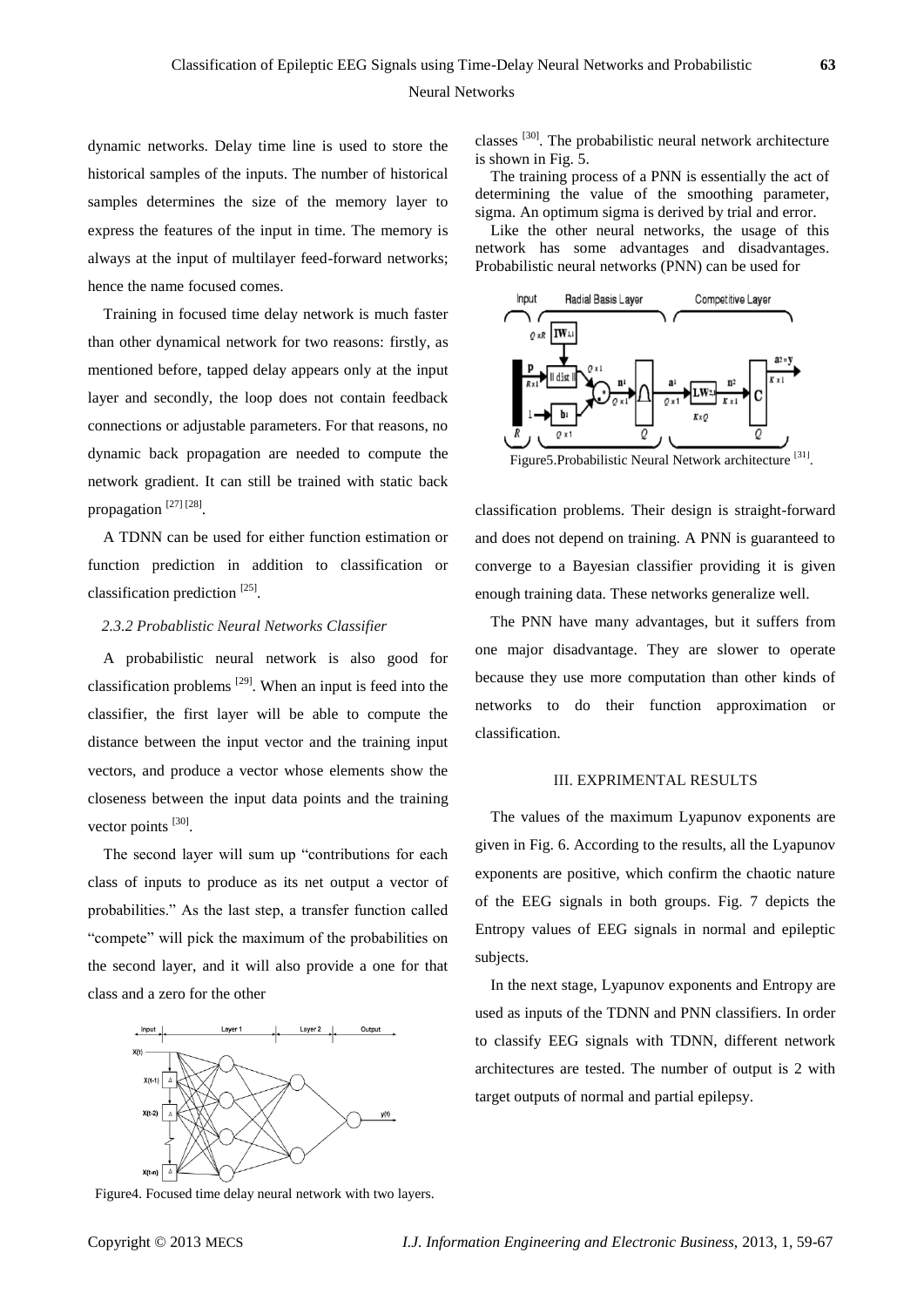

Figure6. Lyapunov exponent of EEG signals: (top) normal, (bottom) partial epilepsy.



Figure7. Entropy of EEG signals: (top) normal, (bottom) partial epilepsy.

In this application, in the hidden layer, hyperbolic tangent sigmoid transfer function is used as activation function and in the output layer, linear transfer function is applied. Delay vectors are adjusted to be 0-5 and 0-3 in the first and second layers, respectively.

The extracted features are randomly divided into two sets: a training set and a testing set. 2/3 of the samples are used to train the classifiers while 1/3 is used to test the performance of each classifier. The values of the central processing unit (CPU) times of training and the classification error (mean square error) of TDNN are presented in Table I.

TABLE I. THE VALUES OF MEAN SQUARE ERROR AND THE CPU TIMES OF TRAINING OF THE TDNN CLASSIFIER.

| Classifier  | Neurons in<br>hidden layer | <b>MSE</b>             | Elapsed time<br>(s) |
|-------------|----------------------------|------------------------|---------------------|
| <b>TDNN</b> | 3                          | $8.43 \times 10^{-15}$ | 14.57               |
|             | 5                          | $6.86\times10^{-15}$   | 14.78               |
|             | 8                          | $5.22 \times 10^{-15}$ | 16.09               |
|             | 12                         | $2.25 \times 10^{-15}$ | 19.69               |
|             | 14                         | $1.01\times10^{-14}$   | 36.03               |

According to Table I, the best classification result of TDNN is achieved by 12 neurons in the hidden layer, with the training time of about 19.69 seconds. Classification result for the test data is shown in Fig. 8.



Figure8. TDNN out put with 12 neurons in the hidden layer (black and green curves show the desired outpout and sysyem output, respectively).

As mentioned before, in order to study the performance of probabilistic neural network, the same features are used as an input.

In the study of probabilistic neural network, an optimum sigma is derived by trial and error. Systemic testing of values for sigma over some range can result in bounding the optimal value to some interval.

The effect of sigma on classification rate is evaluated. Fig. 9 shows the effects of different sigma on the classification accuracy rate.



As shown in Fig. 9, the best result of classification is achieved by sigma < 0.56. Classification result (with sigma=0.56) for test data is shown in Fig. 10. As this figure shows, by choosing sigma=0.56, 65 samples from 66 test samples are recognized as true class and only one sample is recognized as false class.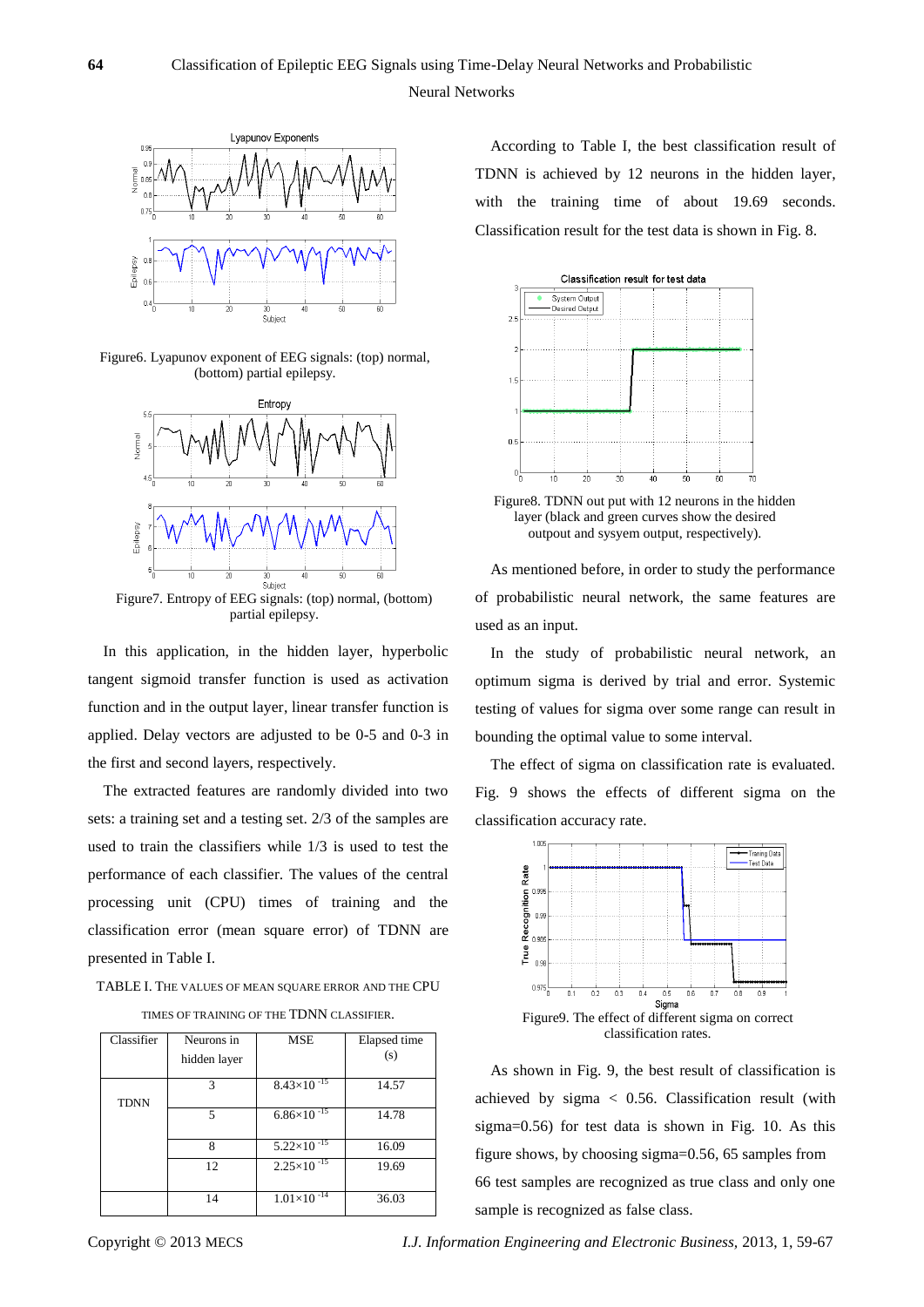

Figure10. PNN output with parameter sigma=0.56 (black and green curves show the desired outpout and sysyem output, respectively).

#### IV. CONCLUSIONS

In order to reduce the time and physicians' mistakes, automatic computer based algorithm have been proposed to support the diagnosis and analysis performed by physician [32].

Various methodologies of automated diagnosis have been adopted; however, the entire process can generally be subdivided into a number of disjoint processing modules: data collection/ selection, feature extraction/ selection, and classification.

The main goal of this study is to evaluate the diagnostic performance of TDNNs and PNNs with Lyapunov exponents and Entropy on EEG signals in epileptic patients. Decision making was performed in two stages: Feature extraction and classification using classification on the extracted features.

In order to classify EEG signals (EEG recordings that were carried out on healthy volunteers and epileptic patients during seizure activity), an application of TDNN and PNN employing nonlinear features was presented.

Nigam and Graupe  $^{[7]}$ , proposed a method for automated detection of epileptic seizures from EEG signals and the total classification accuracy of their model was 97.2%. Guler et al.  $[33]$  evaluated the diagnostic accuracy of the recurrent neural networks (RNNs) employing Lyapunov exponents trained with Levenberg-Marquardt algorithm on the same EEG data set (sets A, D, and E)  $^{[17] [18]}$  and the total classification accuracy of that model was  $96.79\%$ . In another study  $^{[34]}$ , it is found that

among the different entropies applied, the wavelet entropy features with recurrent Elman networks yields 99.75% and 94.5% accuracy for detecting normal compare to epileptic seizures and interictal focal seizures, respectively. Ocak  $[16]$  reported that by using approximate entropy (ApEn) and discrete wavelet transform (DWT) analysis of EEG signals seizures could be detected with over 96% accuracy.

To evaluate the performance of the classifiers, mean square error and the CPU times of training were examined. The results of the present study demonstrate that the best classification result for TDNN is achieved with 12 neurons in hidden layer. Training time of the experimentation is about 19.69 second with 12 neurons in hidden layer.

In the study of probabilistic neural network, it has been shown that the sigma values which are lower than 0.56 have better performance in the proposed network structure. Previously, it has been shown that the training time of the network is generally a few seconds  $[23]$ . The results of this study also confirmed it as the CPU times of training for PNN with sigma=0.56 is about 0.87 s.

The results of present study showed that applying nonlinear features to train these networks can serve as useful tool in classifying the EEG signals.

# **REFERENCES**

- [1] Brazier M.A.B., (1961). A History of the Electrical Activity of the Brain; The First Half-Century, Macmillan, New York.
- [2] Sanei S., Chambers J.A. (2007). EEG signal processing. John Wiley & Sons Ltd, ISBN-13 978-0- 470-02581-9, 1-289.

Goshvarpour A., Goshvarpour A. (2012). Radial Basis Function and K-Nearest Neighbor Classifiers for Studying Heart Rate Signals during Meditation. I.J. Modern Education and Computer Science, 4(4), 43-49, 2012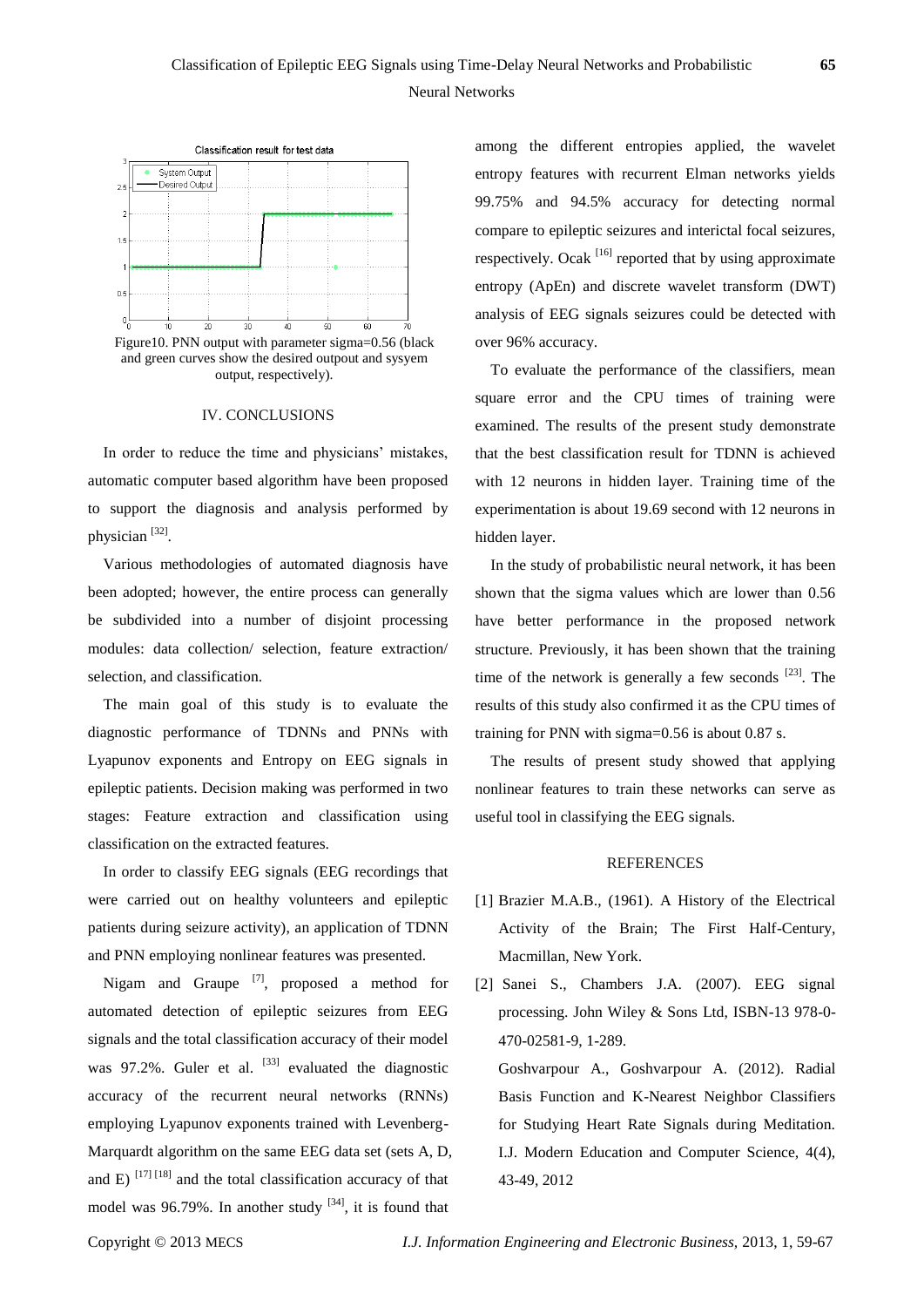- [3] Goshvarpour A., Goshvarpour A. (2012). Classification of electroencephalographic changes in meditation and rest: using correlation dimension and wavelet coefficients. I.J. Information Technology and Computer Science, 4(3), 24-30, 2012.
- [4] Kannathal N., Lim C.M., Rajendra Acharya U., Sadasivan P.K. (2005). Entropies for detection of epilepsy in EEG. Computer Methods and Programs in Biomedicine, 80, 187–194.
- [5] Kannathal N., Rajendra Acharya U., Lim C.M., Sadasivan P.K. (2005). Characterization of  $EEG - A$ comparative study. Computer Methods and Programs in Biomedicine, 80, 17–23.
- [6] Nigam V.P., Graupe D. (2004). A neural-networkbased detection of epilepsy, Neurol Res, 26 (1) 55–60.
- [7] Pradhan N., Sadasivan P.K., Arunodaya G.R. (1996). Detection of seizure activity in EEG by an artificial neural network: A preliminary study. Computers and Biomedical Research, 29(4), 303–313.
- [8] Srinivasan V., Eswaran C., Sriraam N. (2007). Approximate entropy-based epileptic EEG detection using artificial neural networks. IEEE Transactions on Information Technology in Biomedicine, 11(3), 288– 295.
- [9] Srinivasan V., Eswaran C., Sriraam N. (2005). Artificial neural network basedepileptic detection using time-domain and frequency-domain features. Journal of Medical Systems, 29(6), 647–660.
- [10] Tsoi A.C., So D.S.C., Sergejew A. (1994). Classification of electroencephalogram using artificial neural networks. Advances in Neural Information Processing Systems, 6, 1151–1158.
- [11] Ubeyli E.D., Guleri I. (2004). Detection of electroencephalographic changes in partial epileptic patients using Lyapanov exponents with multilayer perceptron neural networks. Engineering Applications of Artificial Intelligence, 1(6), 567–576.
- [12] Ubeyli, E. (2009). Analysis of EEG signals by implementing eigenvector methods/recurrent neural

networks. Digital Signal Processing, 19, 134–143.

- [13] Goshvarpour A., Goshvarpour A., Rahati S., Saadatian V. (2012). Bispectrum Estimation of Electroencephalogram Signals During Meditation. Iran J Psychiatry Behav Sci, 6(2), 48-54.
- [14] Goshvarpour A., Goshvarpour A., Rahati S., Saadatian V., Morvarid M. (2011). Phase space in EEG signals of women referred to meditation clinic. Journal of Biomedical Science and Engineering, 4(6), 479-482.
- [15] Ocak H. (2009). Automatic detection of epileptic seizures in EEG using discrete wavelet transform and approximate entropy. Expert Systems with Applications, 36(2), 2027–2036. Part 1.
- [16] EEG time series are available at www.meb.unibonn.de/epileptologie/science/physik/ eegdata.html
- [17] Ralph K.L., Andrzejak G., Mormann F., Rieke C., David P., Elger C.E. (2001). Indications of nonlinear deterministic and finite-dimensional structures in time series of brain electrical activity: Dependence on recording region and brain state. Physical Review E, 64, 061907-1-061907-8.
- [18] Haykin S., Li X.B. (1995). Detection of signals in chaos. Proc IEEE, 83(1), 95–122.
- [19] Abarbanel H.D.I., Brown R., Kennel M.B. (1991). Lyapunov exponents in chaotic systems: their importance and their evaluation using observed data. Int J Mod Phys B, 5(9), 1347–1375.
- [20] Shannon C.E., Weaver W. (1949). The Mathematical Theory of Communication. University of Illinois Press, Chicago, IL, 48-53.
- [21] Shannon C.E. (1948). A mathematical theory of communication. Bell System Technical Journal, 27, 379-423.
- [22] William Saad E. (1996). Comparative approach of financial forecasting using neural networks, [Msc dissertation], 1-54.
- [23] Hu Y.H., Hwang J.N. (2002). Handbook of neural network signal processing / editors, (Electrical